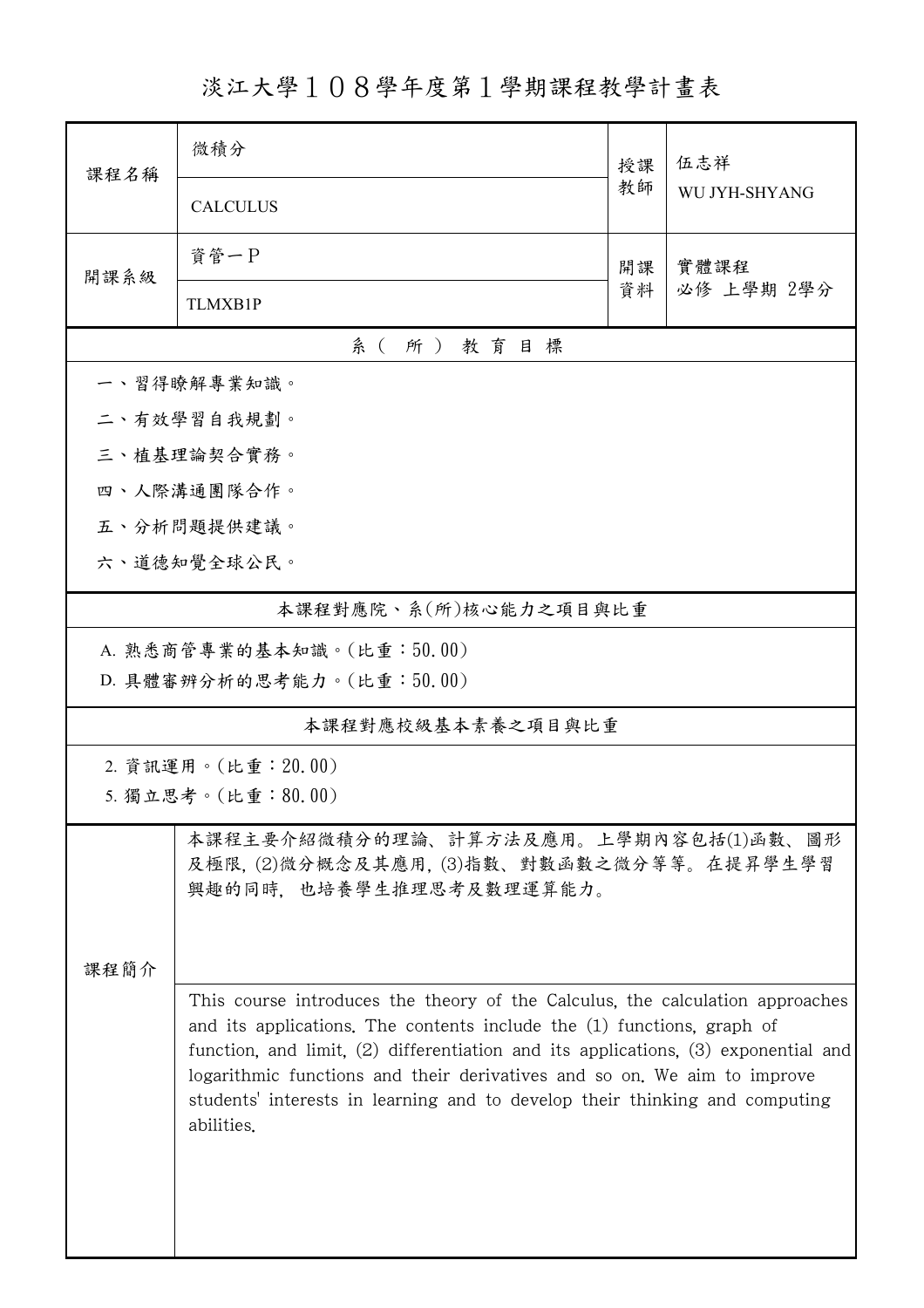## 本課程教學目標與認知、情意、技能目標之對應

將課程教學目標分別對應「認知(Cognitive)」、「情意(Affective)」與「技能(Psychomotor)」 的各目標類型。

一、認知(Cognitive):著重在該科目的事實、概念、程序、後設認知等各類知識之學習。

二、情意(Affective):著重在該科目的興趣、倫理、態度、信念、價值觀等之學習。

三、技能(Psychomotor):著重在該科目的肢體動作或技術操作之學習。

| 序<br>號       | 教學目標(中文)                                                                                              |                                                             |    | 教學目標(英文)                                                                                                                                                                                                                                                                                                                                                                                                                         |       |  |  |
|--------------|-------------------------------------------------------------------------------------------------------|-------------------------------------------------------------|----|----------------------------------------------------------------------------------------------------------------------------------------------------------------------------------------------------------------------------------------------------------------------------------------------------------------------------------------------------------------------------------------------------------------------------------|-------|--|--|
| $\mathbf{1}$ | 本課程主要介紹微積分的理論、計<br>算方法及應用。內容包括函數的極<br>限與連續、導函數的運算與應<br>用。目的除了在提昇學生學習興趣 <br>的同時, 也培養學生推理思考及數<br>理運算能力。 |                                                             |    | This course introduces the theory of the Calculus.<br>the calculation approaches and its applications. The<br>contents include the (1) functions, graph of function,<br>and limit, $(2)$ differentiation and its applications, $(3)$<br>exponential and logarithmic functions and their<br>derivatives and so on. We aim to improve students'<br>interests in learning and to develop their thinking<br>and computing abilities. |       |  |  |
|              | 教學目標之目標類型、核心能力、基本素養教學方法與評量方式                                                                          |                                                             |    |                                                                                                                                                                                                                                                                                                                                                                                                                                  |       |  |  |
| 序號           | 目標類型                                                                                                  | 院、系 $(\hbox{\tt \ffm{\small\it m}})$<br>核心能力 基本素養           | 校級 | 教學方法                                                                                                                                                                                                                                                                                                                                                                                                                             | 評量方式  |  |  |
| 1            | 認知                                                                                                    | AD                                                          | 25 | 講述、討論                                                                                                                                                                                                                                                                                                                                                                                                                            | 測驗、作業 |  |  |
|              |                                                                                                       |                                                             |    | 授課進度表                                                                                                                                                                                                                                                                                                                                                                                                                            |       |  |  |
| 週次           | 日期起訖                                                                                                  |                                                             |    | 內 容 (Subject/Topics)                                                                                                                                                                                                                                                                                                                                                                                                             | 備註    |  |  |
| 1            | $108/09/09$ ~<br>108/09/15                                                                            | 1.1~1.2: Functions and Composition of functions             |    |                                                                                                                                                                                                                                                                                                                                                                                                                                  |       |  |  |
| 2            | $108/09/16$ ~<br>108/09/22                                                                            | 1.3~1.4: Rates of Change, Polynomial Functions              |    |                                                                                                                                                                                                                                                                                                                                                                                                                                  |       |  |  |
| 3            | $108/09/23$ ~<br>108/09/29                                                                            | 1.5~1.6: Exponential Functions and Logarithmic<br>Functions |    |                                                                                                                                                                                                                                                                                                                                                                                                                                  |       |  |  |
| 4            | $108/09/30$ ~<br>108/10/06                                                                            | $2.1 - 2.2$ : Limits                                        |    |                                                                                                                                                                                                                                                                                                                                                                                                                                  |       |  |  |
| 5            | $108/10/07$ ~<br>108/10/13                                                                            | $2.3 \sim 2.4$ : Rates of Change and Derivatives            |    |                                                                                                                                                                                                                                                                                                                                                                                                                                  |       |  |  |
| 6            | $108/10/14$ ~<br>108/10/20                                                                            | 3.1~3.2: Finding Derivatives and Marginal Analysis          |    |                                                                                                                                                                                                                                                                                                                                                                                                                                  |       |  |  |
| 7            | $108/10/21$ ~<br>108/10/27                                                                            | 3.3~3.4: The Product and Quotient Rules, The Chain<br>Rule  |    |                                                                                                                                                                                                                                                                                                                                                                                                                                  |       |  |  |
| 8            | $108/10/28$ ~<br>108/11/03                                                                            | 3.5: Implicit Differentiation and Logarithms                |    |                                                                                                                                                                                                                                                                                                                                                                                                                                  |       |  |  |
| 9            | $108/11/04$ ~<br>108/11/10                                                                            | 3.6: Exponential Growth and Decay                           |    |                                                                                                                                                                                                                                                                                                                                                                                                                                  |       |  |  |
| 10           | $108/11/11$ ~<br>108/11/17                                                                            | 期中考試週                                                       |    |                                                                                                                                                                                                                                                                                                                                                                                                                                  |       |  |  |
| 11           | $108/11/18$ ~<br>108/11/24                                                                            | 4.1: Related Rates                                          |    |                                                                                                                                                                                                                                                                                                                                                                                                                                  |       |  |  |
|              |                                                                                                       |                                                             |    |                                                                                                                                                                                                                                                                                                                                                                                                                                  |       |  |  |